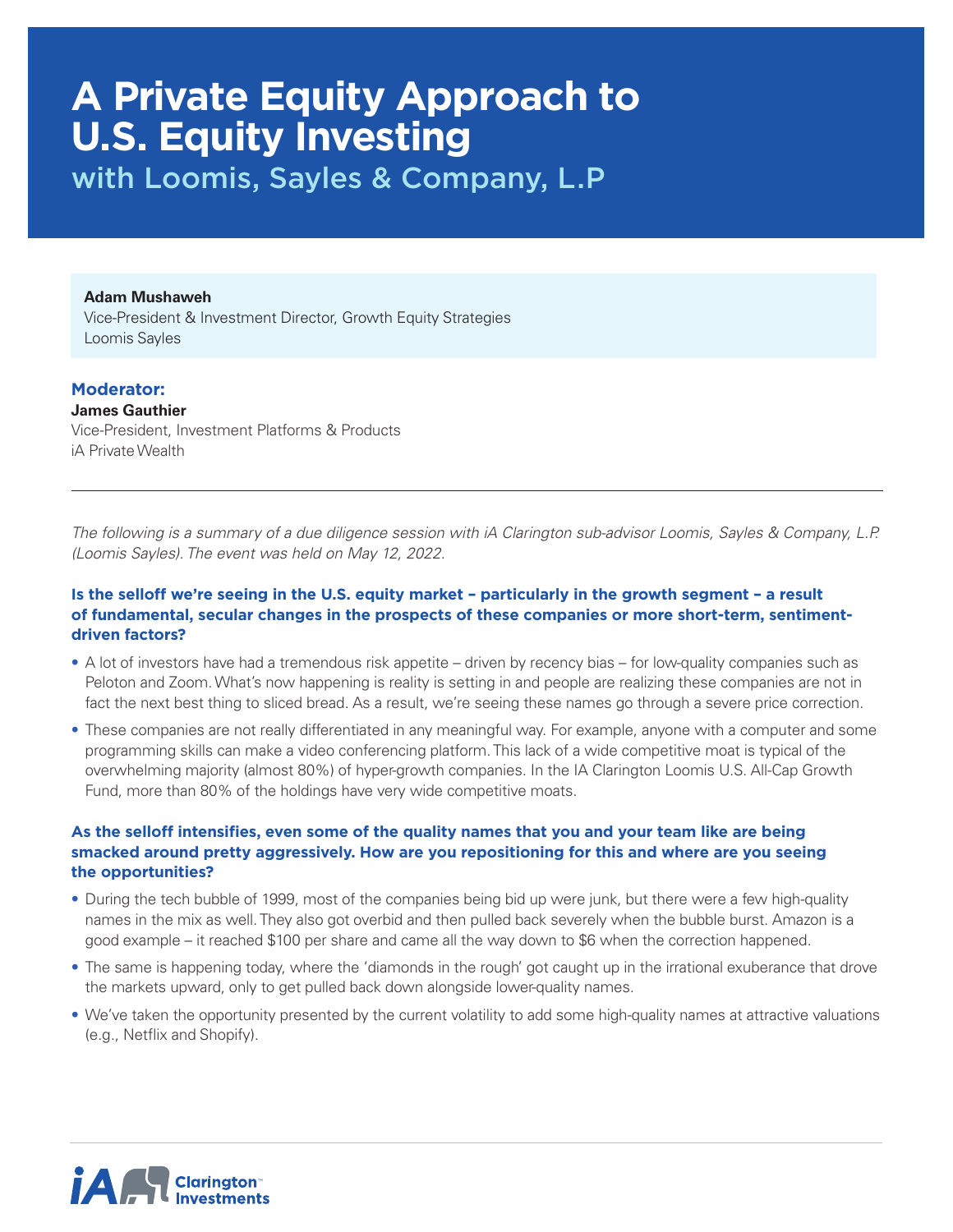#### **Did Netflix's recent earnings release – which many see as catastrophic – in any way change your view of the company's long-term prospects?**

- The release did not change our long-term view of the business.
- It was their first quarter of net-negative user growth, but keep in mind that exiting the Russian market cost them 700,000 users. If the war hadn't happened, the company would have actually posted a positive net user growth figure. In our analysis, the negative number is temporary and user growth will recover and further expand over time.
- The market, in our view, is overreacting to a single earnings release and we are happy to take advantage of the attractive entry point this has given us.

#### **What are your thoughts on the view that we're on the verge of an environment where value outperforms?**

- This is the kind of question that we would be inclined to leave to talking heads like Jim Cramer, because in our view it's futile to try to predict market factors like this.
- Importantly, risk factors like value, growth, momentum and beta have, in aggregate, very little impact on our strategy, which is driven predominantly by bottom-up security selection. Statistically speaking, whether value or growth is in favour doesn't make much of a difference for the fund.

## **Audience question: Tesla is facing an onslaught of competition, though it has a huge head start in the EV space. Can you speak to your investment thesis for this holding?**

- Tesla is the market share leader and essentially the only major player at scale.
- 80% of first-time EV sales are Teslas.
- We understand the company will not maintain 80% market share over the next 5, 10, 15 years. Our expectation is that market share will normalize at around 50%.
- Their brand, scale, and the fact that they are bringing huge input costs down (batteries), will enable them to grow profitability faster than sales into the future.
- We think the company will start ramping up subscription revenue, which currently accounts for 0% of their operating income. We think it will reach about 25%.

#### **How is inflation factoring into your security selection process?**

- We look to invest in companies whose destinies are in their own hands, which means companies with sustainable competitive advantages, market share dominance, a position of leadership in their industry and pricing power.
- The natural tailwinds created by the quality characteristics of these companies tend to persist regardless of whether inflation is up or down.
- In an inflationary environment, these companies have the ability to pass on higher costs.

#### **Are you seeing any opportunities in the hyper-growth segment of the market?**

- We're following these companies closely and if any of them meet our strict criteria it is possible that we would add additional names to the portfolio. But we're avoiding the hangover that's followed a period of irrational exuberance, which we also avoided.
- Not participating in the bubble-forming stage has certainly impacted our short-term performance, but we see strong potential to add significant value over the full cycle by sticking to our patient, quality-centric approach.